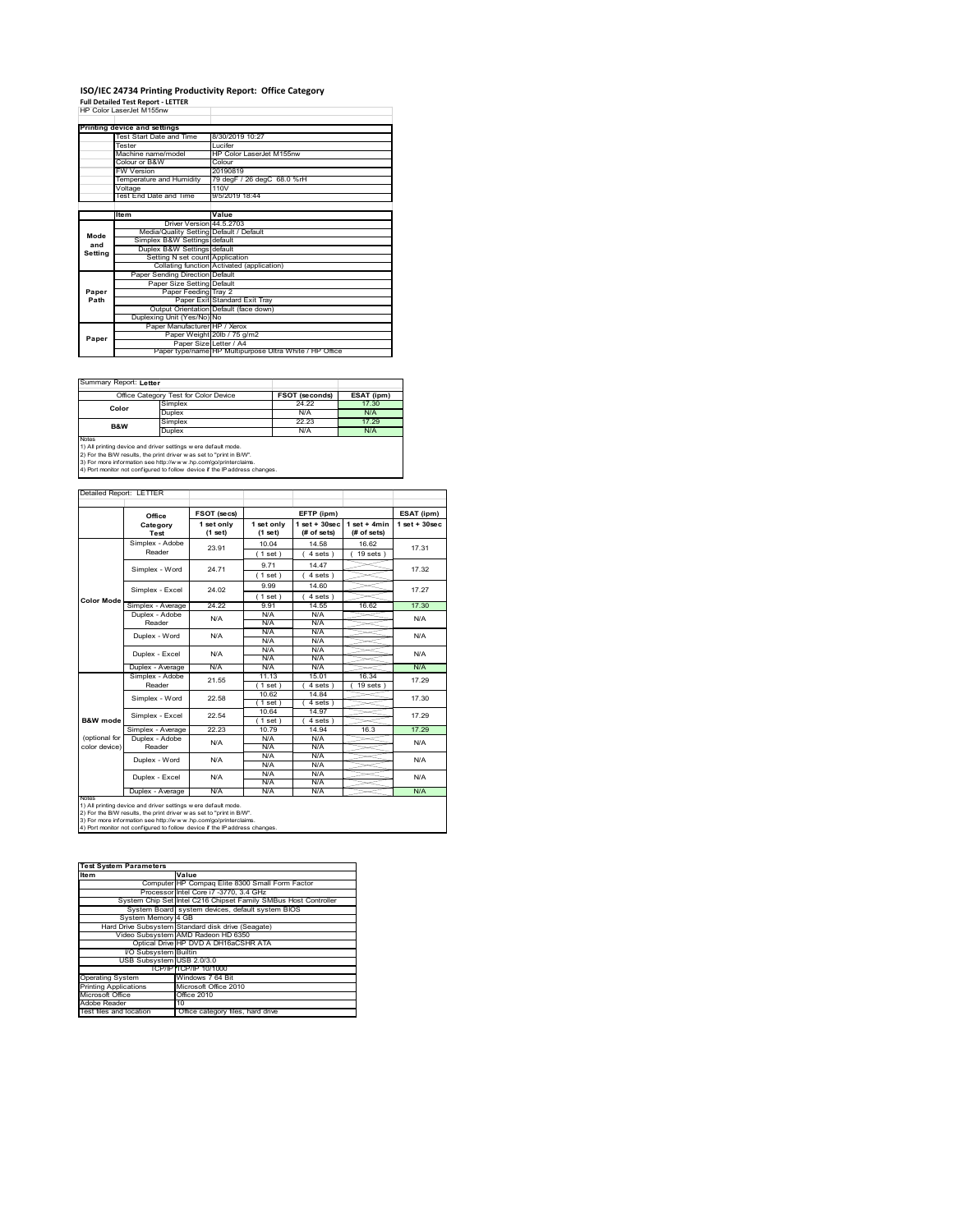#### **ISO/IEC 24734 Printing Productivity Report: Office Category Full Detailed Test Report ‐ A4** HP Color LaserJet M155nw

|         | HP Color Laser.let M155nw               |                                                         |
|---------|-----------------------------------------|---------------------------------------------------------|
|         | Printing device and settings            |                                                         |
|         | Test Start Date and Time                | 8/30/2019 10:27                                         |
|         | Tester                                  | Lucifer                                                 |
|         | Machine name/model                      | HP Color LaserJet M155nw                                |
|         | Colour or B&W                           | Colour                                                  |
|         | <b>FW Version</b>                       | 20190819                                                |
|         | Temperature and Humidity                | 79 degF / 26 degC 68.0 %rH                              |
|         | Voltage                                 | 110V                                                    |
|         | Test End Date and Time                  | 9/5/2019 18:44                                          |
|         |                                         |                                                         |
|         | <b>Item</b>                             | Value                                                   |
|         | Driver Version 44.5.2703                |                                                         |
|         | Media/Quality Setting Default / Default |                                                         |
| Mode    | Simplex B&W Settings default            |                                                         |
| and     | Duplex B&W Settings default             |                                                         |
| Setting | Setting N set count Application         |                                                         |
|         |                                         | Collating function Activated (application)              |
|         | Paper Sending Direction Default         |                                                         |
|         | Paper Size Setting Default              |                                                         |
| Paper   | Paper Feeding Tray 2                    |                                                         |
| Path    |                                         | Paper Exit Standard Exit Tray                           |
|         |                                         | Output Orientation Default (face down)                  |
|         | Duplexing Unit (Yes/No) No              |                                                         |
|         | Paper Manufacturer HP / Xerox           |                                                         |
| Paper   |                                         | Paper Weight 20lb / 75 g/m2                             |
|         | Paper Size Letter / A4                  |                                                         |
|         |                                         | Paper type/name HP Multipurpose Ultra White / HP Office |

Summary Report: **A4**

|                                                                                                                                                       | Office Category Test for Color Device | <b>FSOT (seconds)</b> | ESAT (ipm) |  |  |  |
|-------------------------------------------------------------------------------------------------------------------------------------------------------|---------------------------------------|-----------------------|------------|--|--|--|
| Colour                                                                                                                                                | Simplex                               | 24.99                 | 16.46      |  |  |  |
|                                                                                                                                                       | Duplex                                | N/A                   | N/A        |  |  |  |
| B&W                                                                                                                                                   | Simplex                               | 23 28                 | 16.48      |  |  |  |
|                                                                                                                                                       | Duplex                                | N/A                   | <b>N/A</b> |  |  |  |
| <b>Notes</b><br>1) All printing device and driver settings w ere default mode.<br>2) For the B/W results, the print driver was set to "print in B/W". |                                       |                       |            |  |  |  |

2) For the B/W results, the print driver w as set to "print in B/W".<br>3) For more information see http://w w w .hp.com/go/printerclaims.<br>4) Port monitor not configured to follow device if the IP address changes.

| Detailed Report: A4 |                                     |                         |                       |                                  |                               |                    |  |
|---------------------|-------------------------------------|-------------------------|-----------------------|----------------------------------|-------------------------------|--------------------|--|
|                     | Office                              | FSOT (secs)             |                       | EFTP (ipm)                       |                               | ESAT (ipm)         |  |
|                     | Category<br>Test                    | 1 set only<br>$(1$ set) | 1 set only<br>(1 set) | $1$ set $+30$ sec<br>(# of sets) | $1$ set + 4min<br>(# of sets) | $1$ set + $30$ sec |  |
|                     | Simplex - Adobe                     | 24.52                   | 9.78                  | 14 03                            | 15.83                         | 16.46              |  |
|                     | Reader                              |                         | 1 set)                | 4 sets)                          | $18$ sets $)$                 |                    |  |
|                     | Simplex - Word                      | 25.62                   | 9.36                  | 13.85                            |                               | 16.46              |  |
|                     |                                     |                         | 1 set)                | 4 sets)                          |                               |                    |  |
|                     | Simplex - Excel                     | 24 82                   | 9.66                  | 14 03                            |                               | 16.46              |  |
| Colour<br>Mode      |                                     |                         | 1 set)                | 4 sets)                          |                               |                    |  |
|                     | Simplex - Average                   | 24.99                   | 960                   | 13.97                            | 15.83                         | 16.46              |  |
|                     | Duplex - Adobe                      | N/A                     | N/A                   | N/A                              |                               | N/A                |  |
|                     | Reader                              |                         | N/A                   | N/A                              |                               |                    |  |
|                     | Duplex - Word                       | N/A                     | N/A                   | N/A                              |                               | N/A                |  |
|                     | Duplex - Excel                      | N/A                     | N/A<br>N/A            | N/A<br>N/A                       |                               | N/A                |  |
|                     |                                     |                         | N/A                   | N/A                              |                               |                    |  |
|                     | Duplex - Average                    | N/A                     | N/A                   | N/A                              |                               | N/A                |  |
|                     | Simplex - Adobe                     | 22.64                   | 10.60                 | 14.44                            | 15.98                         | 16.48              |  |
|                     | Reader                              |                         | $1$ set)              | 4 sets 1                         | 18 sets                       |                    |  |
|                     | Simplex - Word                      | 23.91                   | 10.04                 | 14 19                            |                               | 16.49              |  |
|                     |                                     |                         | (1 set)               | 4 sets)                          |                               |                    |  |
|                     | Simplex - Excel                     | 23 28<br>23.3           | 10.30                 | 14.39                            |                               | 16.47              |  |
| <b>B&amp;W</b> mode |                                     |                         | (1 set)<br>10.31      | $4 sets$ )<br>14 34              | 16.0                          | 16.48              |  |
| (optional for       | Simplex - Average<br>Duplex - Adobe |                         | N/A                   | N/A                              |                               |                    |  |
| color device)       | Reader                              | N/A                     | N/A                   | N/A                              |                               | N/A                |  |
|                     |                                     |                         | N/A                   | N/A                              |                               |                    |  |
|                     | Duplex - Word                       | N/A                     | N/A                   | N/A                              |                               | N/A                |  |
|                     | Duplex - Excel                      | N/A                     | N/A                   | N/A                              |                               | N/A                |  |
|                     |                                     |                         | N/A                   | N/A                              |                               |                    |  |
| <b>NOtes</b>        | Duplex - Average                    | N/A                     | N/A                   | N/A                              |                               | N/A                |  |

notes<br>1) All printing device and driver settings were default mode.<br>2) For the B/W results, the print driver was set to "print in B/W".<br>3) For more information see http://www.hp.com/go/printerclaims.<br>4) Por monitor not con

| <b>Test System Parameters</b> |                                                                 |  |  |  |
|-------------------------------|-----------------------------------------------------------------|--|--|--|
| Item                          | Value                                                           |  |  |  |
|                               | Computer HP Compag Elite 8300 Small Form Factor                 |  |  |  |
|                               | Processor Intel Core i7 -3770, 3.4 GHz                          |  |  |  |
|                               |                                                                 |  |  |  |
|                               | System Chip Set Intel C216 Chipset Family SMBus Host Controller |  |  |  |
|                               | System Board system devices, default system BIOS                |  |  |  |
| System Memory 4 GB            |                                                                 |  |  |  |
|                               | Hard Drive Subsystem Standard disk drive (Seagate)              |  |  |  |
|                               | Video Subsystem AMD Radeon HD 6350                              |  |  |  |
|                               | Optical Drive HP DVD A DH16aCSHR ATA                            |  |  |  |
| I/O Subsystem Builtin         |                                                                 |  |  |  |
| USB Subsystem USB 2.0/3.0     |                                                                 |  |  |  |
|                               | TCP/IP TCP/IP 10/1000                                           |  |  |  |
| <b>Operating System</b>       | Windows 7 64 Bit                                                |  |  |  |
| <b>Printing Applications</b>  | Microsoft Office 2010                                           |  |  |  |
| Microsoft Office              | Office 2010                                                     |  |  |  |
| Adobe Reader                  | 10                                                              |  |  |  |
| Test files and location       | Office category files, hard drive                               |  |  |  |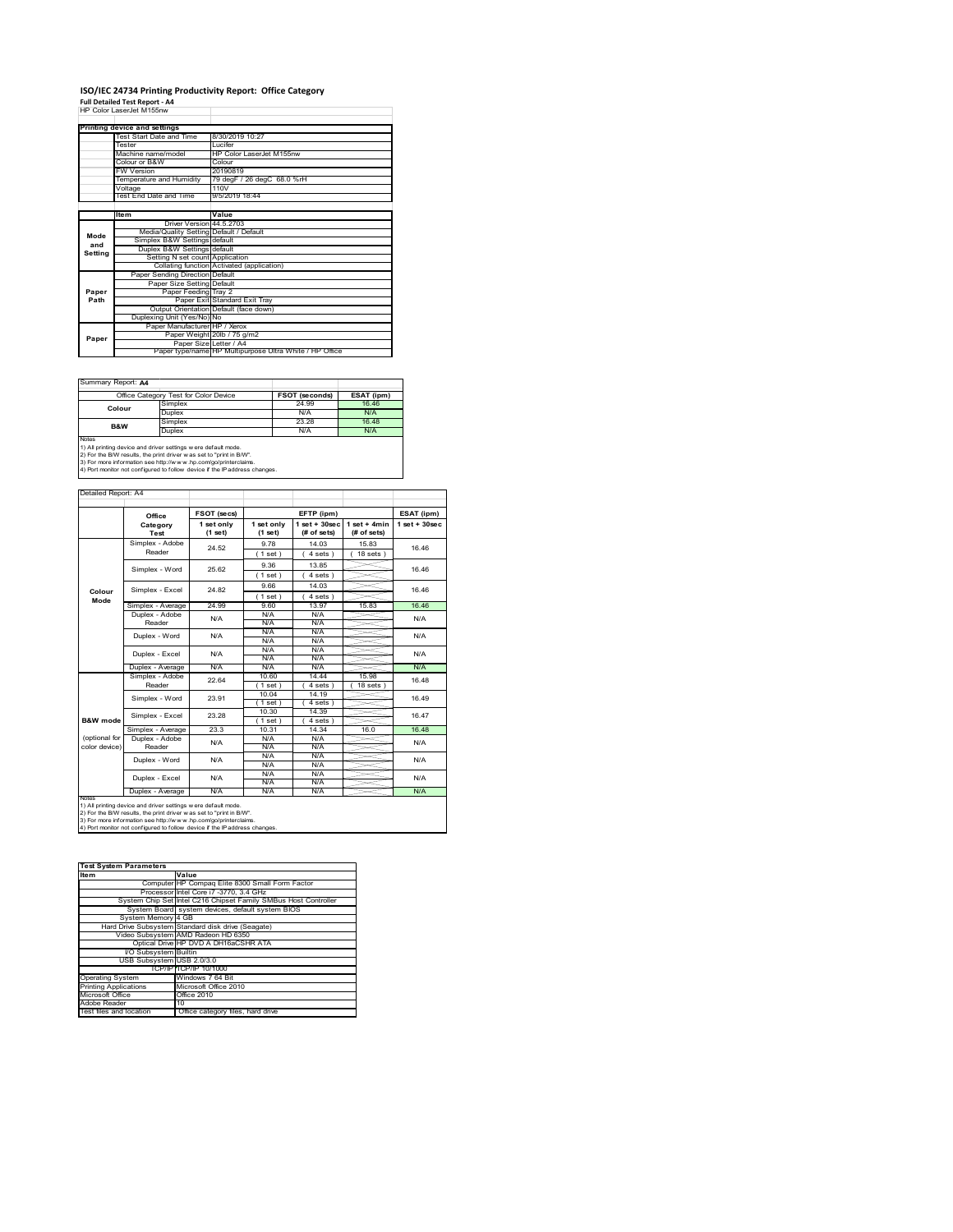## **ISO/IEC 24734 Printing Productivity Report: Office Category Feature Performance Full Report ‐ Office Feature Performance Test** HP Color LaserJet M155nw

|         | Printing device and settings            |                                                         |
|---------|-----------------------------------------|---------------------------------------------------------|
|         | Test Start Date and Time                | 8/30/2019 10:27                                         |
|         | Tester                                  | Lucifer                                                 |
|         | Machine name/model                      | HP Color Laser let M155nw                               |
|         | Colour or B&W                           | Colour                                                  |
|         | <b>FW Version</b>                       | 20190819                                                |
|         | Temperature and Humidity                | 79 degF / 26 degC 68.0 %rH                              |
|         | Voltage                                 | 110V                                                    |
|         | Test End Date and Time                  | 9/5/2019 18:44                                          |
|         |                                         |                                                         |
|         | ltem                                    | Value                                                   |
|         | Driver Version 44.5.2703                |                                                         |
| Mode    | Media/Quality Setting Default / Default |                                                         |
| and     | Simplex B&W Settings default            |                                                         |
| Setting | Duplex B&W Settings default             |                                                         |
|         | Setting N set count Application         |                                                         |
|         |                                         | Collating function Activated (application)              |
|         | Paper Sending Direction Default         |                                                         |
|         | Paper Size Setting Default              |                                                         |
| Paper   | Paper Feeding Tray 2                    |                                                         |
| Path    |                                         | Paper Exit Standard Exit Tray                           |
|         |                                         | Output Orientation Default (face down)                  |
|         | Duplexing Unit (Yes/No) No              |                                                         |
|         | Paper Manufacturer HP / Xerox           |                                                         |
| Paper   |                                         | Paper Weight 20lb / 75 g/m2                             |
|         | Paper Size Letter / A4                  |                                                         |
|         |                                         | Paper type/name HP Multipurpose Ultra White / HP Office |

٦

| ISO Print Productivity Report: Feature Performance Test Summary                                                                                                                                                                                                                             |               |                                      |                                      |  |  |
|---------------------------------------------------------------------------------------------------------------------------------------------------------------------------------------------------------------------------------------------------------------------------------------------|---------------|--------------------------------------|--------------------------------------|--|--|
| <b>Printing Modes</b>                                                                                                                                                                                                                                                                       |               |                                      | <b>Feature Performance Ratio</b>     |  |  |
| (Feature Adobe Reader - Office test file)                                                                                                                                                                                                                                                   |               | FSOT (base)<br><b>FSOT (feature)</b> | <b>ESAT (feature)</b><br>ESAT (base) |  |  |
| A5, Landscape Feed, Simplex, Colour                                                                                                                                                                                                                                                         | Simplex       | 109%                                 | 118%                                 |  |  |
| A5, Portrait Feed, Simplex, Colour                                                                                                                                                                                                                                                          | Simplex       | 69%                                  | 34%                                  |  |  |
| Legal, Simplex, Colour                                                                                                                                                                                                                                                                      | Simplex       |                                      |                                      |  |  |
| Legal, Duplex, Colour                                                                                                                                                                                                                                                                       | <b>Duplex</b> |                                      |                                      |  |  |
| A4, 1200 dpi, Simplex, Colour                                                                                                                                                                                                                                                               | Simplex       |                                      |                                      |  |  |
| Letter, 1200 dpi. Simplex, Colour                                                                                                                                                                                                                                                           | Simplex       |                                      |                                      |  |  |
| A4, General Office, Simplex, Colour                                                                                                                                                                                                                                                         | Simplex       |                                      |                                      |  |  |
| Letter, General Office, Simplex, Colour                                                                                                                                                                                                                                                     | Simplex       |                                      |                                      |  |  |
| A5, Landscape Feed, Simplex, B/W                                                                                                                                                                                                                                                            | Simplex       | 141%                                 | 170%                                 |  |  |
| A5, Portrait Feed, Simplex, B/W                                                                                                                                                                                                                                                             | Simplex       | 67%                                  | 34%                                  |  |  |
| Legal, Simplex, B/W                                                                                                                                                                                                                                                                         | Simplex       |                                      |                                      |  |  |
| Legal, Duplex, B/W                                                                                                                                                                                                                                                                          | <b>Duplex</b> |                                      |                                      |  |  |
| A4, 1200 dpi, Simplex, B/W                                                                                                                                                                                                                                                                  | Simplex       |                                      |                                      |  |  |
| Letter, 1200 dpi, Simplex, B/W                                                                                                                                                                                                                                                              | Simplex       |                                      |                                      |  |  |
| A4. General Office. Simplex. B/W                                                                                                                                                                                                                                                            | Simplex       |                                      |                                      |  |  |
| Letter, General Office, Simplex, B/W                                                                                                                                                                                                                                                        | Simplex       |                                      |                                      |  |  |
| Notes<br>1) All printing device and driver settings w ere default mode.<br>2) Test conducted with 8-paper Office Feature Performance file.<br>3) For more information see http://www.hp.com/go/printerclaims.<br>4) Port monitor not configured to follow device if the IP address changes. |               |                                      |                                      |  |  |

| <b>Printing Modes</b>                               |                            | <b>Base Printing Mode</b> |                      | <b>Feature Performance</b>       |                                         |                                      |  |
|-----------------------------------------------------|----------------------------|---------------------------|----------------------|----------------------------------|-----------------------------------------|--------------------------------------|--|
| Feature Adobe Reader - Office<br>test file (8-page) | <b>FSOT</b><br><b>Base</b> | <b>ESAT</b><br>Base       | 1 set<br>FSOT (secs) | $1$ set $+30$ sec.<br>ESAT (ipm) | FSOT (base)<br><b>FSOT</b><br>(feature) | <b>ESAT (feature)</b><br>ESAT (base) |  |
| A5, Landscape Feed, Simplex, Colour                 | 39.26                      | 16.46                     | 36.31                | 19.5                             | 109%                                    | 118%                                 |  |
| A5, Portrait Feed, Simplex, Colour                  | 39.26                      | 16.46                     | 57 24                | 56                               | 69%                                     | 34%                                  |  |
| Legal, Simplex, Colour                              | 38                         | 17.28                     |                      |                                  |                                         |                                      |  |
| Legal, Duplex, Colour                               | 38                         | 17.28                     |                      |                                  |                                         |                                      |  |
| A4, 1200 dpi, Simplex, Colour                       | 39.26                      | 16.46                     |                      |                                  |                                         |                                      |  |
| Letter, 1200 dpi, Simplex, Colour                   | 38                         | 17.28                     |                      |                                  |                                         |                                      |  |
| A4, General Office, Simplex, Colour                 | 39.26                      | 16.46                     |                      |                                  |                                         |                                      |  |
| Letter, General Office, Simplex, Colour             | 38                         | 17 28                     |                      |                                  |                                         |                                      |  |
| A5, Landscape Feed, Simplex, B/W                    | 37 13                      | 16.07                     | 26 41                | 27.5                             | 141%                                    | 170%                                 |  |
| A5. Portrait Feed. Simplex. B/W                     | 37 13                      | 16.07                     | 55.5                 | 56                               | 67%                                     | 34%                                  |  |
| Legal, Simplex, B/W                                 | 35.83                      | 17.28                     |                      |                                  |                                         |                                      |  |
| Legal, Duplex, B/W                                  | 3583                       | 17.28                     |                      |                                  |                                         |                                      |  |
| A4, 1200 dpi, Simplex, B/W                          | 37 13                      | 16.07                     |                      |                                  |                                         |                                      |  |
| Letter, 1200 dpi, Simplex, B/W                      | 35.83                      | 17.28                     |                      |                                  |                                         |                                      |  |
| A4. General Office. Simplex. B/W                    | 37.13                      | 16.07                     |                      |                                  |                                         |                                      |  |
| Letter, General Office, Simplex, B/W                | 35.83                      | 17.28                     |                      |                                  |                                         |                                      |  |

Notes<br>1) All printing device and driver settings were default mode.<br>2) Test conducted with 8-paper Office Feature Performance file<br>3) For more information see http://www.hp.com/go/printerclaims.<br>4) Por monitor not configur

|           | <b>Test System Parameters</b> |                                                                 |
|-----------|-------------------------------|-----------------------------------------------------------------|
|           | lte m                         | Value                                                           |
|           |                               | Computer HP Compaq Elite 8300 Small Form Factor                 |
|           |                               | Processor Intel Core i7 -3770, 3.4 GHz                          |
|           |                               | System Chip Set Intel C216 Chipset Family SMBus Host Controller |
|           |                               | System Board system devices, default system BIOS                |
| Test      | System Memory 4 GB            |                                                                 |
| System    |                               | Hard Drive Subsystem Standard disk drive (Seagate)              |
|           |                               | Video Subsystem AMD Radeon HD 6350                              |
|           |                               | Optical Drive HP DVD A DH16aCSHR ATA                            |
|           | I/O Subsystem Builtin         |                                                                 |
|           | USB Subsystem USB 2.0/3.0     |                                                                 |
| <b>VO</b> |                               | TCP/IPITCP/IP 10/1000                                           |
|           | <b>Operating System</b>       | Windows 7 64 Bit                                                |
|           | <b>Printing Applications</b>  | Microsoft Office 2010                                           |
|           | Software Microsoft Office     | Office 2010                                                     |
|           | Adobe Reader                  | 10                                                              |
|           | Test files and location       | Office category files, hard drive                               |
|           |                               |                                                                 |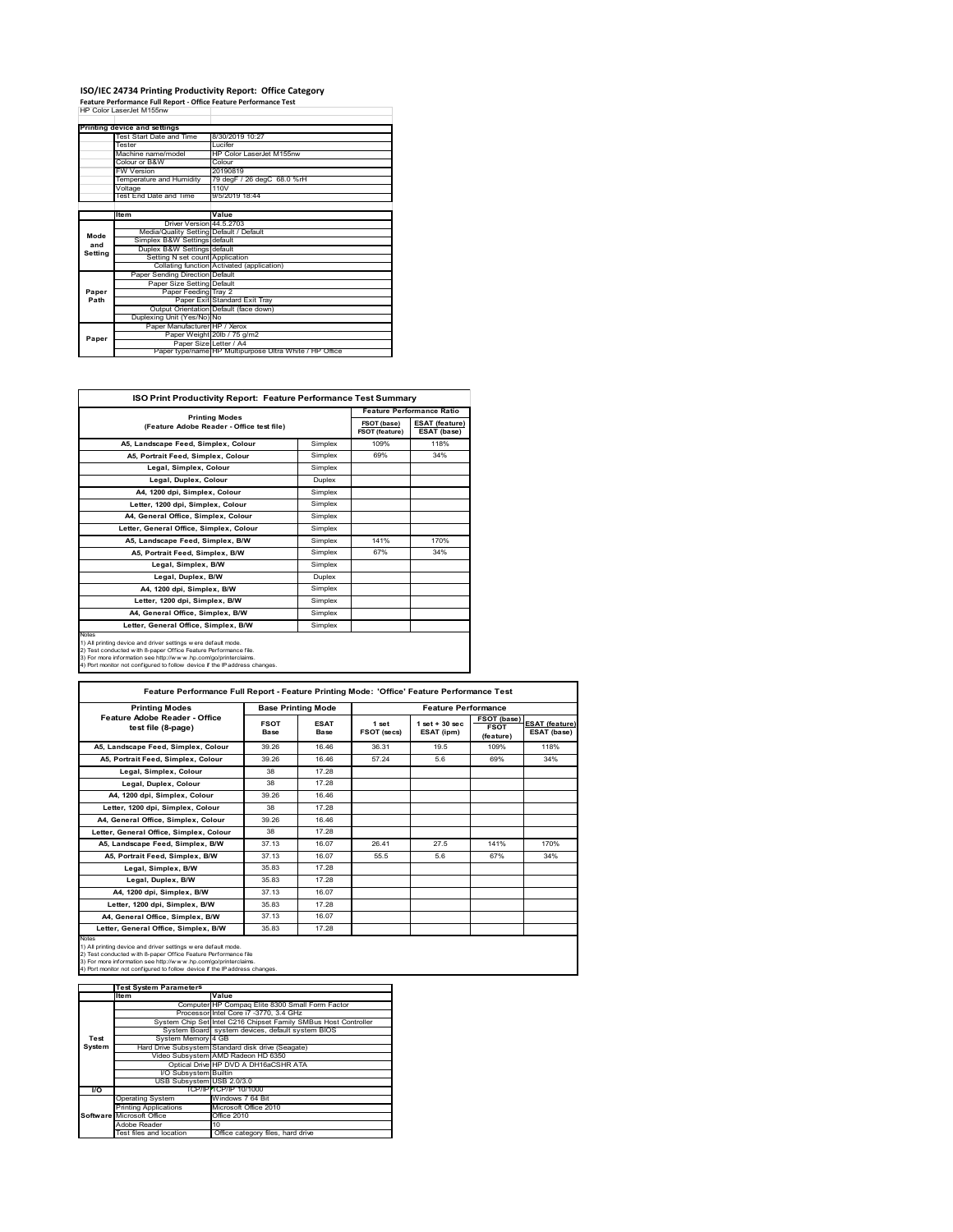## **ISO/IEC 17629 First Print Out Time Report: Office Category**

**Full Detailed Test Report ‐ LETTER** HP Color LaserJet M155nw

| FF \48\1   455\\FI IVI I;}} IIVV |                              |                                |  |  |  |
|----------------------------------|------------------------------|--------------------------------|--|--|--|
|                                  | Printing device and settings |                                |  |  |  |
|                                  | Test Start Date and Time     | 8/26/2019 15:10                |  |  |  |
|                                  | Tester                       | Susan                          |  |  |  |
|                                  | Machine name/model           | HP Color LaserJet M155nw       |  |  |  |
|                                  | Colour or B&W                | Colour                         |  |  |  |
|                                  | <b>FW Version</b>            | 20190819                       |  |  |  |
|                                  | Configuration (options)      | Default                        |  |  |  |
|                                  | Controller                   | 10100                          |  |  |  |
|                                  | Printing device page count   | Not Specified                  |  |  |  |
|                                  | Printing supplies page count | Not Specified                  |  |  |  |
|                                  | Temperature and Humidity     | 77 degF / 25 degC 71.0 %rH     |  |  |  |
|                                  | Voltage                      | 110V                           |  |  |  |
|                                  | Test End Date and Time       | 8/29/2019 11:03                |  |  |  |
|                                  |                              |                                |  |  |  |
|                                  | <b>Item</b>                  | Value                          |  |  |  |
| Mode                             | PDL and driver version       | 44.5.2703                      |  |  |  |
| and                              | Print Quality mode           | default                        |  |  |  |
| Setting                          | <b>B&amp;W</b> settings      | default                        |  |  |  |
|                                  | Paper feed orientation       | Short Edge                     |  |  |  |
| Paper                            | Paper type setting           | default                        |  |  |  |
|                                  | Paper feeding                | Standard cassette              |  |  |  |
|                                  | Paper exit                   | Standard exit tray             |  |  |  |
| Paper Path                       | Output orientation           | default (face up or face down) |  |  |  |

**ISO First Page Out Time Summary Report: Office Category**

| Summary Report: Letter                                                                                                                                                                                            |               |                                                                            |
|-------------------------------------------------------------------------------------------------------------------------------------------------------------------------------------------------------------------|---------------|----------------------------------------------------------------------------|
|                                                                                                                                                                                                                   |               | FPOT from Ready (seconds)                                                  |
| Color                                                                                                                                                                                                             | Simplex       | 13.54                                                                      |
|                                                                                                                                                                                                                   | Duplex        |                                                                            |
| <b>B&amp;W</b>                                                                                                                                                                                                    | Simplex       | 11.86                                                                      |
|                                                                                                                                                                                                                   | <b>Duplex</b> |                                                                            |
| Notes<br>1) All printing device and driver settings w ere default mode.<br>2) For the B/W results, the print driver was set to "print in B/W".<br>3) For more information see http://www.hp.com/go/printerclaims. |               | 4) Port monitor not configured to follow device if the IP address changes. |
| 5) Page counts w ere collected after completion of the tests.                                                                                                                                                     |               |                                                                            |

| ISO First Page Out Time Report: Office Category |                                                                                                                                                                                                                                                                                                                                                                                                             |                            |                                   |                              |                            |                   |
|-------------------------------------------------|-------------------------------------------------------------------------------------------------------------------------------------------------------------------------------------------------------------------------------------------------------------------------------------------------------------------------------------------------------------------------------------------------------------|----------------------------|-----------------------------------|------------------------------|----------------------------|-------------------|
| <b>Detailed Report: LETTER</b>                  |                                                                                                                                                                                                                                                                                                                                                                                                             |                            |                                   |                              |                            |                   |
|                                                 |                                                                                                                                                                                                                                                                                                                                                                                                             | Word<br>(seconds)          | Excel<br>(seconds)                | Adobe<br>Reader<br>(seconds) | Average<br>(seconds)       | <b>Delay Time</b> |
|                                                 | FPOT from Ready - Simplex                                                                                                                                                                                                                                                                                                                                                                                   | 14.09                      | 13.31                             | 13.20                        | 13.54                      | 48 Seconds        |
|                                                 | FPOT from Ready - Duplex                                                                                                                                                                                                                                                                                                                                                                                    |                            |                                   |                              |                            |                   |
| <b>Color Mode</b>                               | FPOT from Sleep - Simplex                                                                                                                                                                                                                                                                                                                                                                                   |                            |                                   | 13.79                        |                            | 61 Minutes        |
|                                                 | Recovery Time                                                                                                                                                                                                                                                                                                                                                                                               |                            |                                   | 0.6                          |                            |                   |
|                                                 | FPOT from Off - Simplex                                                                                                                                                                                                                                                                                                                                                                                     |                            |                                   | 62.96                        |                            |                   |
|                                                 | Warm-up Time                                                                                                                                                                                                                                                                                                                                                                                                |                            |                                   | 49.76                        |                            |                   |
|                                                 | FPOT from Ready - Simplex                                                                                                                                                                                                                                                                                                                                                                                   | 12.45                      | 11.77                             | 11.36                        | 11.86                      | 48 Seconds        |
|                                                 | FPOT from Ready - Duplex                                                                                                                                                                                                                                                                                                                                                                                    |                            |                                   |                              |                            |                   |
| <b>B&amp;W Mode</b>                             | FPOT from Sleep - Simplex                                                                                                                                                                                                                                                                                                                                                                                   |                            |                                   | 12.43                        |                            | 61 Minutes        |
|                                                 |                                                                                                                                                                                                                                                                                                                                                                                                             |                            |                                   |                              |                            |                   |
|                                                 | Recovery Time                                                                                                                                                                                                                                                                                                                                                                                               |                            |                                   | 1.1                          |                            |                   |
|                                                 | FPOT from Off - Simplex                                                                                                                                                                                                                                                                                                                                                                                     |                            |                                   | 54 18                        |                            |                   |
| Notes                                           | Warm-up Time                                                                                                                                                                                                                                                                                                                                                                                                |                            |                                   | 42.82                        |                            |                   |
|                                                 | 1) All printing device and driver settings w ere default mode.<br>2) For the B/W results, the print driver was set to "print in B/W".<br>3) For more information see http://www.hp.com/go/printerclaims.<br>4) Port monitor not configured to follow device if the IP address changes.<br>5) Page counts w ere collected after completion of the tests.<br>6) Details for FPOT from Sleep are show n below. |                            |                                   |                              |                            |                   |
| <b>HP Data Table</b>                            |                                                                                                                                                                                                                                                                                                                                                                                                             |                            |                                   |                              |                            |                   |
| <b>Detailed Report: LETTER</b>                  |                                                                                                                                                                                                                                                                                                                                                                                                             | <b>FPOT Avg</b><br>(se cs) | FPOT (secs)<br><b>Iteration 1</b> | FPOT (secs)<br>Iteration 2   | FPOT (secs)<br>Iteration 3 | Application       |
|                                                 | FPOT from Sleep                                                                                                                                                                                                                                                                                                                                                                                             | 1379                       | 13 78                             | 13 79                        | N/A                        | Adobe Reader      |
| <b>Color Mode</b>                               | FPOT from Sleep (15 minutes)<br>HP/Non ISO Test                                                                                                                                                                                                                                                                                                                                                             | 13.79                      | 13.89                             | 13.68                        | N/A                        | Adobe Reader      |
| <b>B&amp;W Mode</b>                             | FPOT from Sleep                                                                                                                                                                                                                                                                                                                                                                                             | 12.43                      | 12.42                             | 12.43                        | N/A                        | Adobe Reader      |

Notes<br>1) All printing device and driver settings w ere default mode.<br>2) For the B/W results, the print driver w as set to "print in B/W".<br>3 DLP includes detailed iterations as data measurements may vary run to run.

|                                  | <b>Test System Parameters</b> |                                                       |  |  |  |
|----------------------------------|-------------------------------|-------------------------------------------------------|--|--|--|
|                                  | <b>Item</b>                   | Value                                                 |  |  |  |
|                                  | Computer                      | HP Compaq Elite 8300 Small Form Factor                |  |  |  |
|                                  | Processor                     | Intel Core i7 -3770, 3.4 GHz                          |  |  |  |
|                                  | System Chip Set               | Intel C216 Chipset Family SMBus Host Controller       |  |  |  |
|                                  | System Board                  | system devices, default system BIOS                   |  |  |  |
| Test                             | <b>System Memory</b>          | 4 GB                                                  |  |  |  |
| System                           | Hard Drive Subsystem          | Standard disk drive (Seagate)                         |  |  |  |
|                                  | Video Subsystem               | AMD Radeon HD 6350                                    |  |  |  |
|                                  | Optical Drive                 | HP DVD A DH16aCSHR ATA                                |  |  |  |
|                                  | I/O Subsystem                 | <b>Builtin</b>                                        |  |  |  |
|                                  | <b>USB Subsystem</b>          | USB 2.0/3.0                                           |  |  |  |
| Printing<br>Device<br>Connection | TCP/IP                        | 10/1000                                               |  |  |  |
|                                  | <b>Operating System</b>       | Windows 7 Business/Ultimate, 64 bit, Build 7601, SP 1 |  |  |  |
|                                  | <b>Printing Applications</b>  | Microsoft Office 2010 SP2                             |  |  |  |
| Software                         |                               | Adobe Reader 10.1.4                                   |  |  |  |
|                                  | Print Driver                  | 44.5.2703                                             |  |  |  |